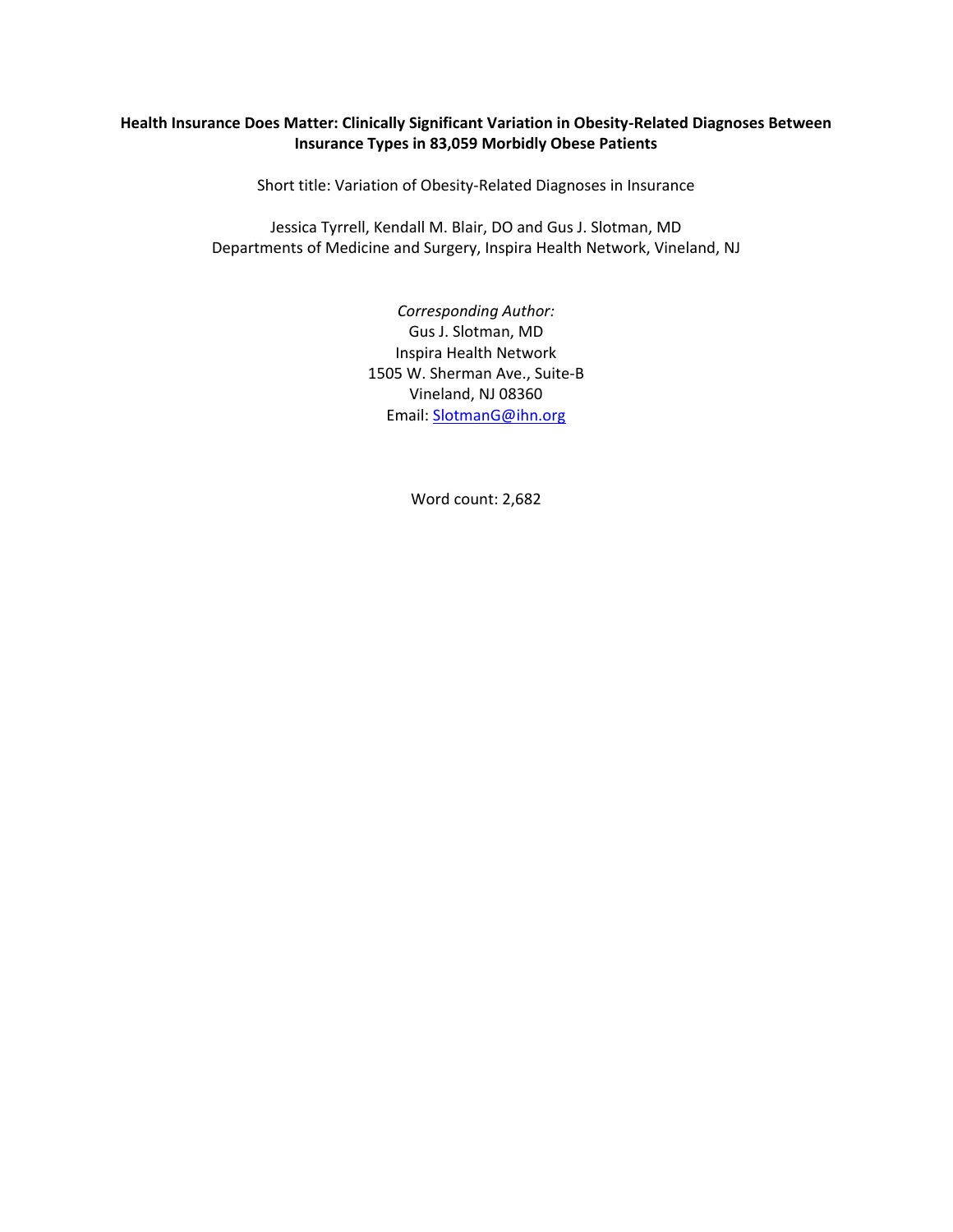#### **Abstract**:

Introduction: Clinical management of morbidly obese patients is a growing challenge. In this milieu, any new information adds to the therapeutic acumen for these complex individuals. However, the interaction of insurance status with weight-related medical illnesses is unknown.

Objective: To identify variations in the distribution of weight-related medical problems according to health insurance.

Methods: Pre-operative data on 83,059 patients from the Surgical Review Corporation's BOLD database who were about to undergo laparoscopic Roux-en-Y gastric bypass was examined in four groups: Medicaid (n=3,305), Medicare (n=8,643), Private insurance (n=60,163), and Self-Pay (n=1,493). Continuous variables were tested by analysis of variance. Distribution of obesity comorbidities was examined using a general linear model with treatment in the model and modified for a binomial distribution.

Results: Among the morbidly obese, clinically important weight-related medical problems vary significantly according to the health insurance status of the patients. Morbidly obese Medicare participants have the highest rates of comorbidities and adverse socioeconomic factors. (p<0.001 to <0.0001) The Medicaid group had the highest BMI and asthma rate and was second only to Medicare in almost all of the other categories. (p <0.0001) Private Insurance patients had fewer obesity-related comorbidities than did Medicaid and Medicare, and the lowest unemployment rate. Self-Pay individuals generally had the lowest rates of comorbidities of any of the groups.

Conclusions: These results suggest that the index of suspicion for weight-related medical problems should be heightened according to the variation in their incidence reported here when treating obese patients.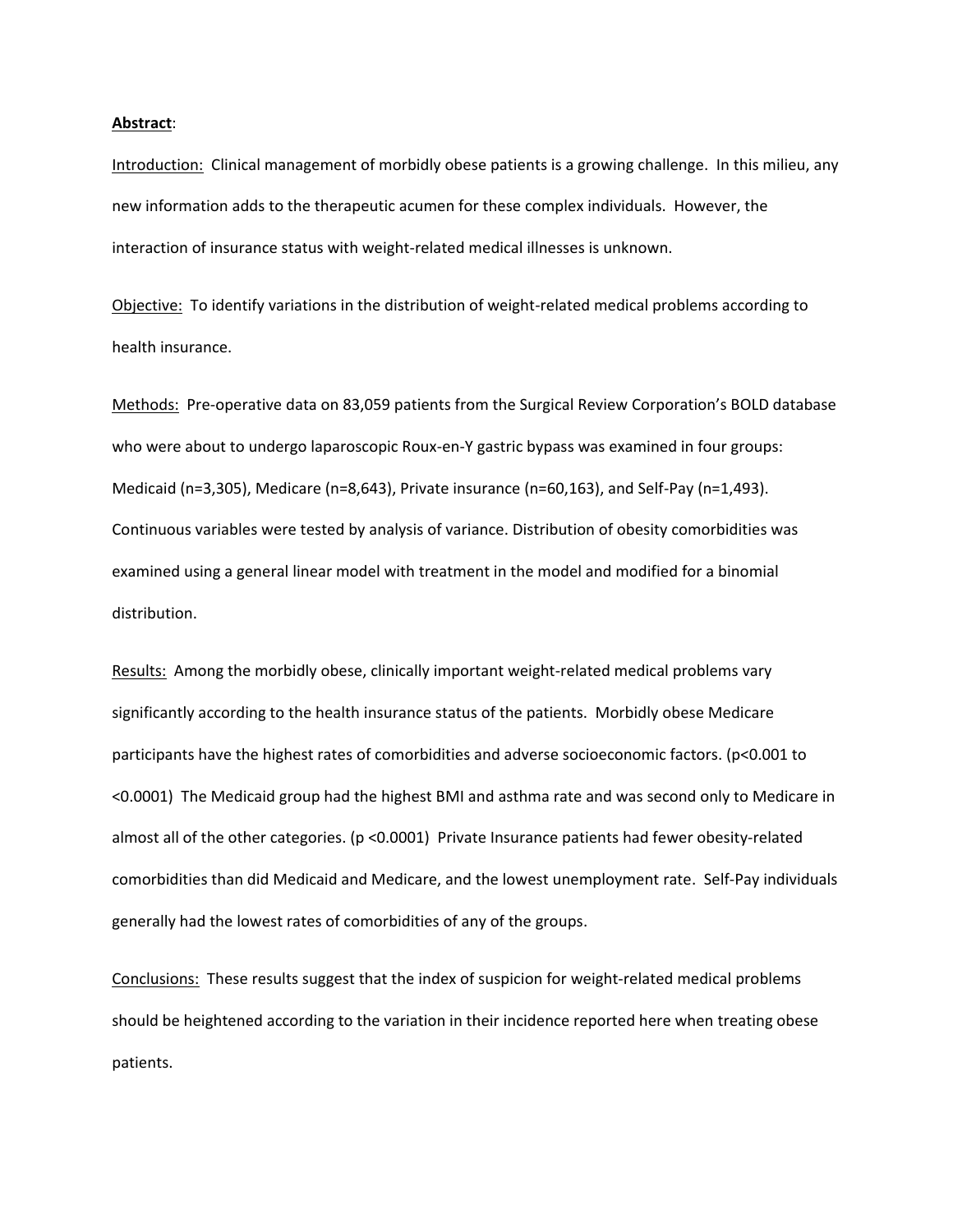### **Introduction**:

While obesity is not a classic pathogen such as influenza, it's rampant and dramatic rise worldwide over a relatively short period of time has made it a significant threat to the health of mankind as a whole. Thus, obesity has been classified as an epidemic since the late 1990s (1). The most recent data from the World Health Organization shows 33.9% of Americans to be obese, and approximately 18.2% of people are obese worldwide (2). Obesity has nearly tripled over the last three decades and is projected to continue rising, hence it's unfortunate but appropriate status as an epidemic.

Five of the top ten leading causes of death in the United States are obesity-related comorbidities. These include type 2 diabetes mellitus, cardiovascular disease, stroke, certain types of cancer (especially breast and endometrial cancer in women and colorectal cancer in men), and kidney disease (3). Other common comorbidities are insulin resistance, hypertension, dyslipidemia, chronic lung disease, obstructive sleep apnea, gallbladder disease, gout, back pain, and osteoarthritis (4). The cost of treating these life-threatening comorbidities exceeds \$147 billion per year (5). Clark and colleagues found that severely obese adults in particular (BMI>50) used 109% more healthcare funds than normalweight adults (6). This includes greater expenditures for durable medical equipment, emergency room visits, home health and hospice, nursing home, prescription drugs, as well as inpatient and outpatient visits. Additionally, obesity increases overall risk of disability and early retirement as a result of chronic illnesses (7).

Clearly, the epidemic of obesity and its tremendous use of healthcare funds has become a major concern. The added problem of multiple comorbidities complicates management of these patients. However, it is unclear what the variation of obese patients utilizing these funds across different health insurance providers is. Multiple articles have investigated the frequency of obesity-related comorbidities within an insurance status, i.e. Medicare or Medicaid (8, 9, 10, 11, 12). However, none have compared and contrasted whether or not the distribution of comorbidities is consistent across all insurance types.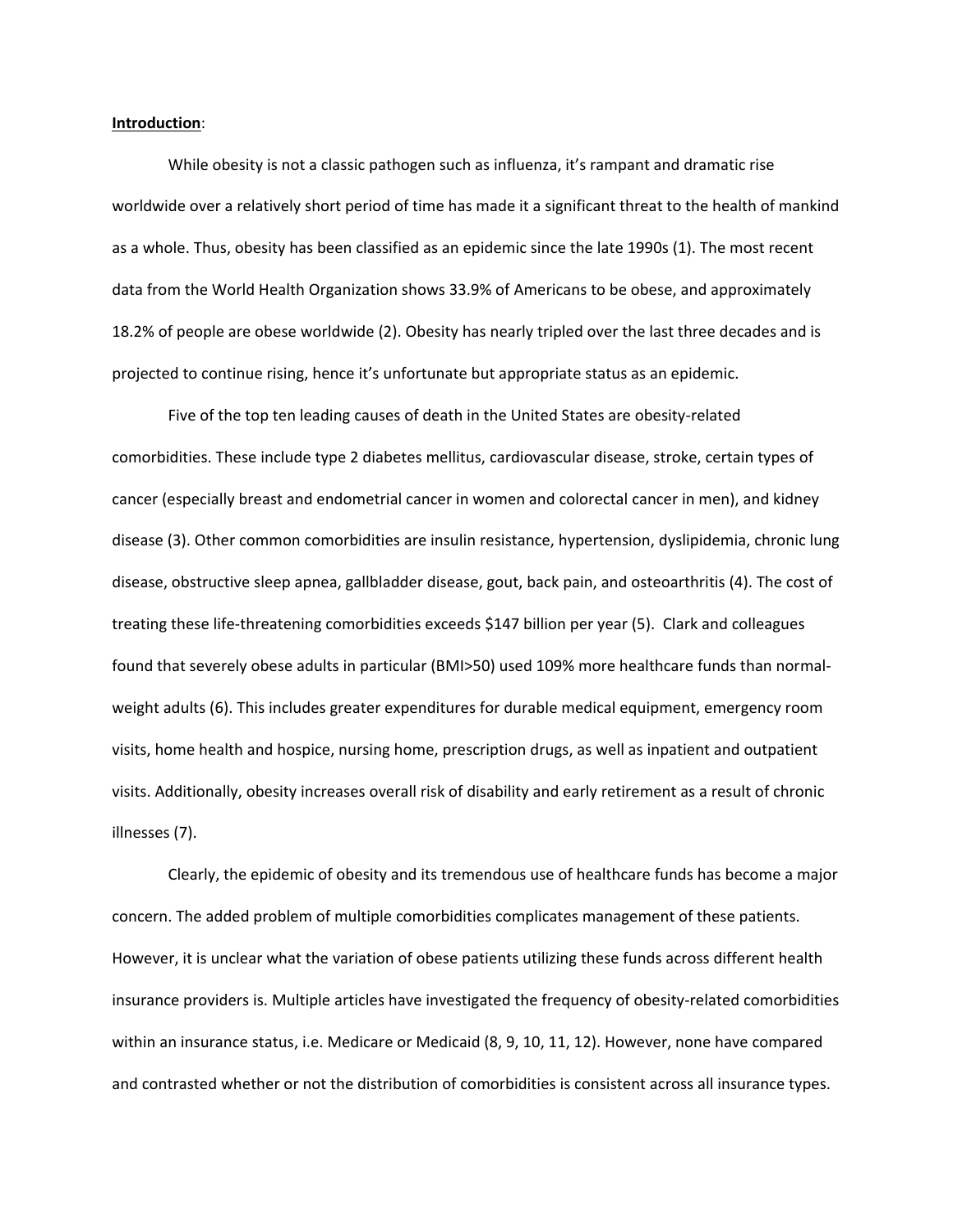If the clinical presentation of morbidly obese patients varies among types of health insurance carried, then such knowledge could provide clinically important information to physicians regarding care of these patients, and it would raise the index of suspicion for obesity-related complications. The objective of this study was to identify variations in the distribution of weight-related medical problems according to the type of health insurance carried by morbidly obese patients.

### **Methods***:*

### *The BOLD Database*

This study evaluated de-identified, HIPAA-compliant baseline pre-operative data from the Surgical Review Corporation's Bariatric Outcomes Longitudinal Database (BOLD) on 83,059 morbidly obese adult (>18 years) patients who were about to undergo laparoscopic Roux-en-Y gastric bypass between June 2007 and December 2010 (13). The investigation was approved by the Surgical Review Corporation Data Access Committee and the IRB of Our Lady of Lourdes Medical Center, Camden, NJ. BOLD is a national database that collected information from participants in the Surgical Review Corporation-approved Bariatric Surgery Center of Excellence (BSCOE) program. SRC BSCOE's data was collected for all bariatric patients during the preoperative (i.e. patient visits), perioperative (i.e. hospital stay), and postoperative periods.

Data collected included age, weight, BMI, sex, insurance status (Medicaid, Medicare, private insurance, or self-pay) and 33 obesity co-morbidities: hypertension (HTN), angina, congestive heart failure (CHF), deep vein thrombosis/pulmonary embolism (DVT/PE), ischemic heart disease, peripheral vascular disease (PVD), pulmonary hypertension (PHTN), obstructive sleep apnea (OSA), obesity hypoventilation syndrome, asthma, abdominal hernia, panniculitis, cholelithiasis, gastroesophageal reflux disease (GERD), liver disease, stress urinary incontinence, diabetes mellitus (DM), gout, hyperlipidemia (HPL), irregular menses, polycystic ovarian syndrome (PCOS), pseudotumor cerebri, back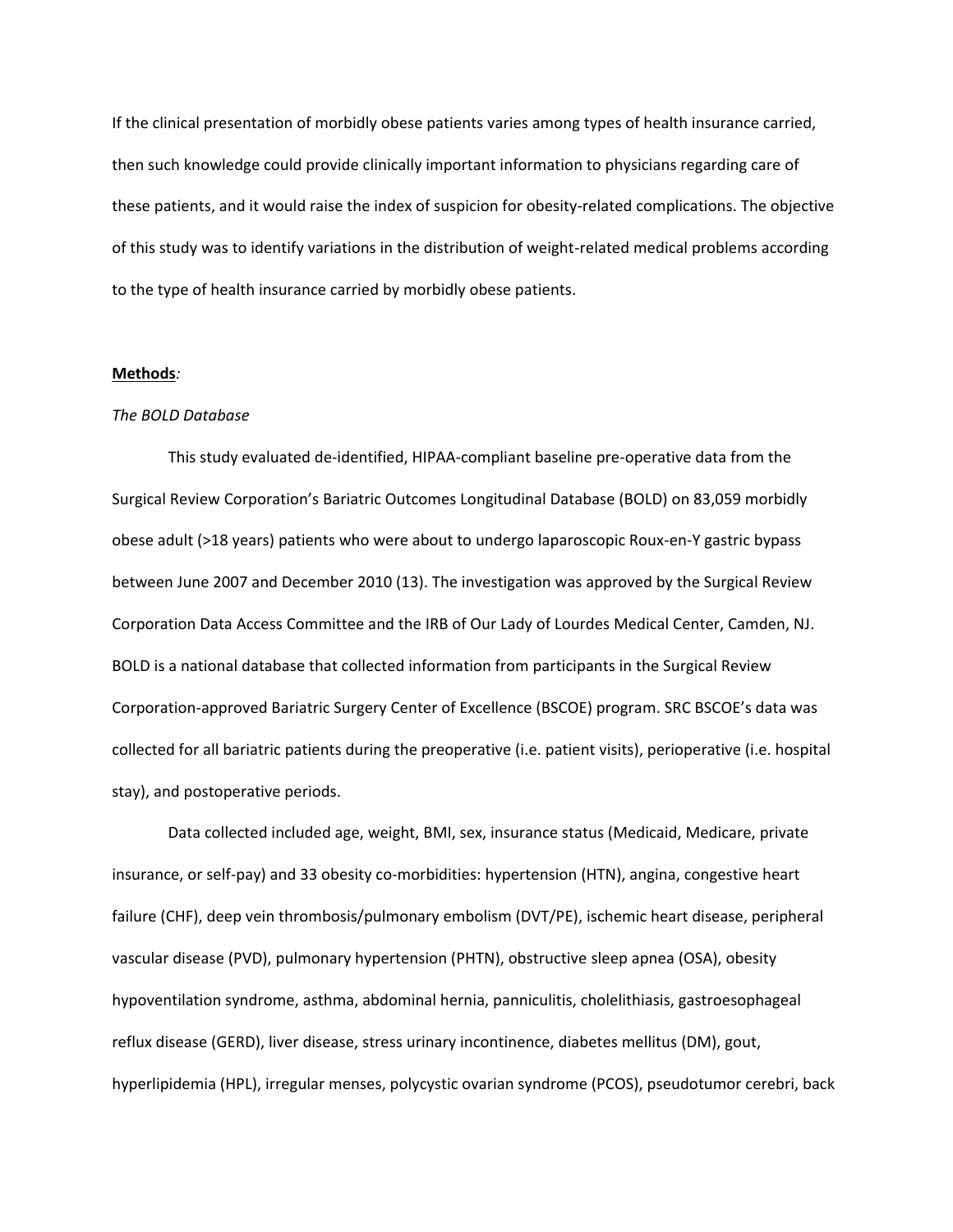pain, fibromyalgia, lower extremity edema, musculoskeletal pain. In addition, preoperative mental health diagnoses including disability, depression, psychologic impairment, alcohol use, substance abuse, tobacco use and unemployment status were examined.

### *Statistical Analysis*

Continuous variables were analyzed using an ANOVA with treatment in the model. Pair-wise comparisons were performed on the least squares means of the treatments calculated from the ANOVA model to find differences in the treatment groups. Distribution of obesity comorbidities was examined by using a general linear model with treatment in the model and modified for a binomial distribution to account for the comorbidities being dichotomous variables. In order to maintain statistical power, severity indices in BOLD that divided patients within each comorbidity into sub-categories of disease severity were pooled into a single group for each comorbidity and analyzed as either having or not having the specified medical condition (14).

# **Results**:

Demographic data is displayed in Table 1. Of the study population of 83,059 patients, 82% (60,163) had private insurance, 12% (8,643) had Medicare, 4% (3,305) had Medicaid, and 2% (1,493) were self-pay. Overall, 78% of patients were female. However, the female/male ratio was significantly higher among Medicaid subscribers (87/13) than in the Medicare (76/24), Private insurance (78/22), and Self-Pay (73/27) (p<0.0001). Medicare participants were older than the other groups with an average age of 54  $\pm$  12 (p<0.0001). Body mass index (BMI) was highest among Medicaid subscribers (50  $\pm$ 9) and lowest in the Private insurance group (47±8) (p<0.0001). Weight was highest in Medicaid and Self-Pay and lowest in Private (p<0.01).

Table 2 lists cardiopulmonary comorbidities compared by insurance group. Medicare patients had significantly more angina, CHF, dyslipidemia, HTN, ischemic heart disease, lower extremity edema,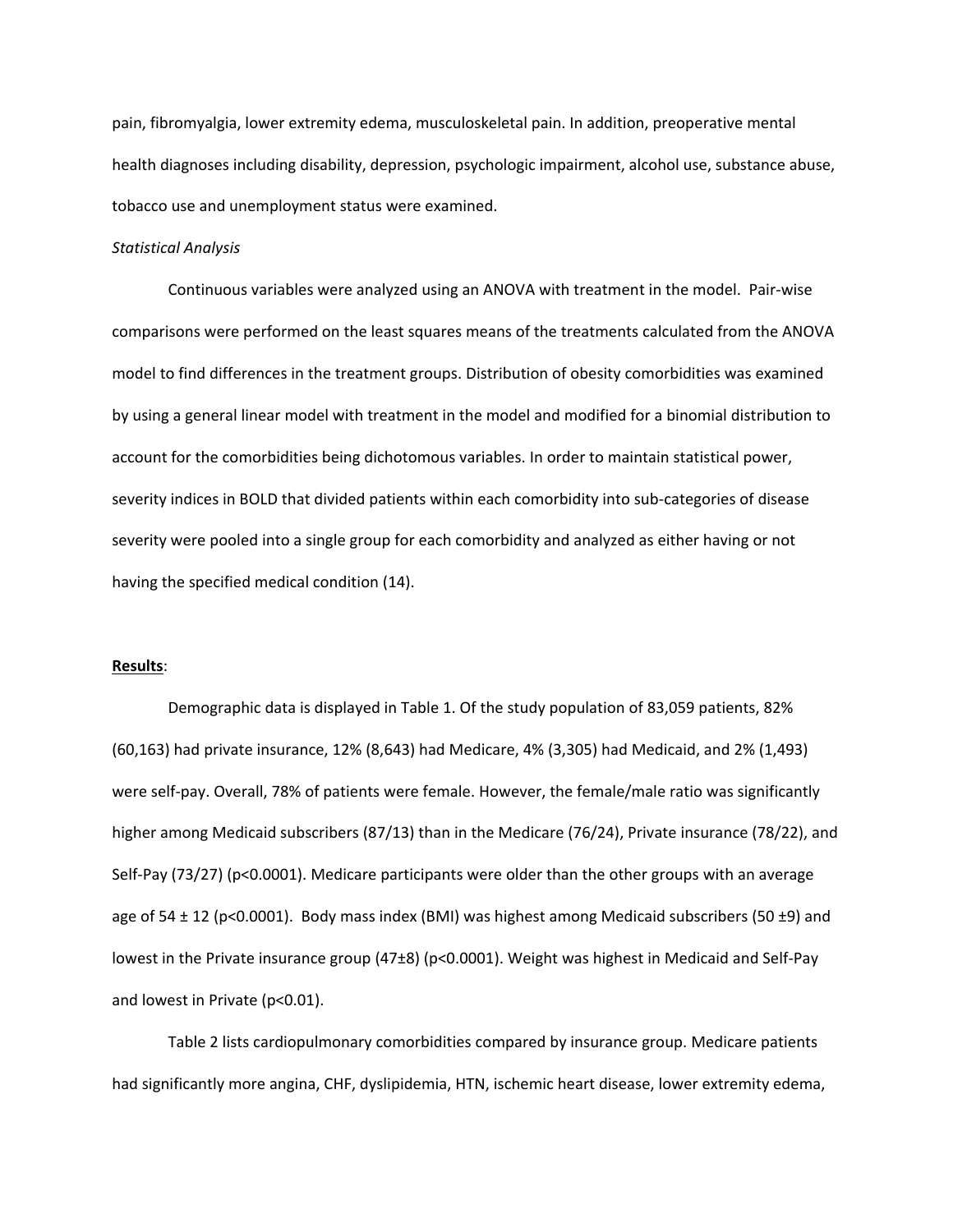peripheral vascular disease, obesity hypoventilation, PHTN, and OSA (p<0.001-<0.0001). Medicaid patients had the highest incidence of asthma (p<0.0001), and they had second highest angina, CHF, lower extremity edema, peripheral vascular disease, obesity hypoventilation, PHTN, and OSA (p<0.001- 0.0001). Private insurance had second highest dyslipidemia, HTN, and ischemic heart disease (p<0.0001). Self-pay had the lowest percentage of comorbidities in all cardiopulmonary categories except dyslipidemia and obesity hypoventilation (p<0.0001).

Table 3 displays abdominal and hepatobiliary obesity comorbidities. Again, Medicare patients had more abdominal hernia, cholelithiasis, GERD, and liver disease (p<0.0001). Medicaid patients had the highest percentage of panniculitis (p<0.0001) and second highest percentage of all other gastroenterological disease.

Table 4 shows endocrine and metabolic comorbidities. Medicaid patients had the highest incidence of PCOS (p<0.0001) and pseudotumor cerebri (p<0.01). Medicare patients had the most diabetes mellitus (p<0.0001) and irregular menses (p<0.001)

Table 5 demonstrates that Medicare patients had the most somatic comorbidity in all categories, and Medicaid had the second most (p<0.0001).

Table 6 presents the psychological and social comorbidities associated with obesity. Alcohol use was highest in the private insurance group (p<0.0001). Depression, disable functional status, mental health diagnosis, psychological impairment, and unemployment were highest in the Medicare group (p<0.0001). Substance abuse and tobacco abuse was highest among Medicaid patients (p<0.001).

Overall, hypertension was the number one comorbidity across the Medicare (78.16%), private insurance (58.49%), and self-pay (55.26%) groups, and the second most common comorbidity in Medicaid patients (55.61%). Back pain was the most common comorbidity in Medicaid patients (57.73%), second most common in self-pay patients (43.8%), and third most common in Medicare (62.94%) and private insurance (48.62%) patients. Medicare patients had the highest incidence of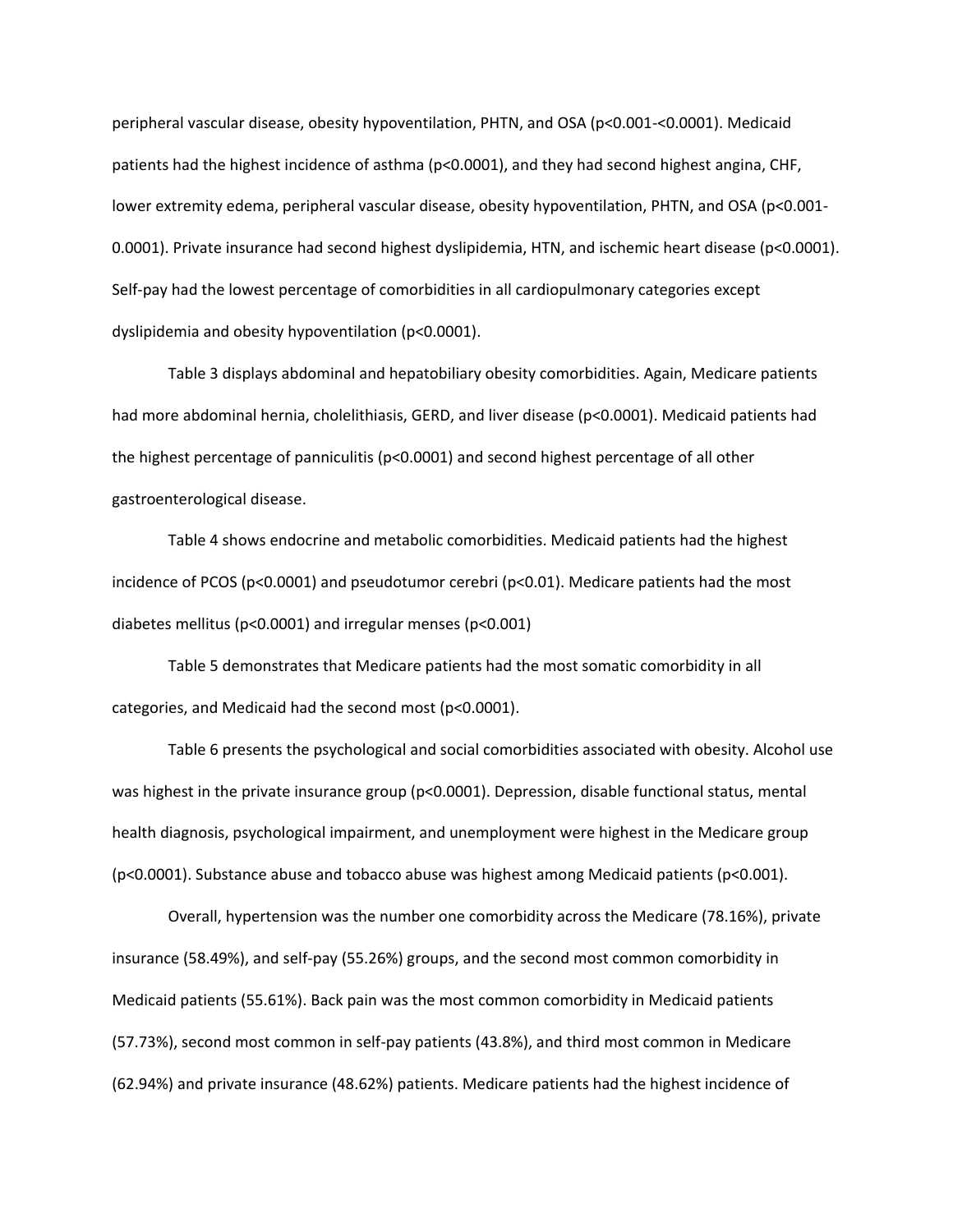associated comorbidities and socioeconomic factors in 26 of the 33 conditions evaluated (p<0.001- 0.0001). The self-pay patient cohort had the lowest comorbidity rates of any of the insurance groups in 26 of the 33 categories examined (p<0.01-<0.0001). Private insurance individuals had the lowest congestive heart failure, obesity hypoventilation syndrome, tobacco use and unemployment (p<0.001- <0.0001), and second lowest rates of 21 other conditions.

### **Discussion**:

This study has identified statistically and clinically significant variation in weight, BMI, demographics, socioeconomic factors, and the incidence of weight-related medical conditions according to the type of health insurance carried by morbidly obese patients. Medicare patients were the oldest. The incidence of obesity comorbidities and adverse socioeconomic factors was highest among Medicare patients in 79% of the conditions evaluated in this study. Medicaid patients presented with the highest incidence of PCOS, pseudotumor cerebri, asthma, and substance/tobacco abuse, and had the second highest in fifteen other obesity maladies. Private insurance patients drank more, smoked less, and were more employed than the other groups; they had the second highest hypertension, PCOS, and pseudotumor cerebri, lowest congestive heart failure, and second lowest rates of 21 other conditions. Self-pay patients manifested the lowest weight-related medical problem frequencies of the four insurance groups in 79% of the comorbidities. Our review of the literature indicates that these differences in weight, demographics, and distribution of obesity comorbidities among morbidly obese patients according to their health insurance status have not been reported previously, and are important findings of this study.

Both the Medicare and Medicaid cohorts were older than the private insurance and self-pay groups. This may be explained by the fact that patients only qualify for Medicare at the age of 62 or by having a special condition (i.e. end stage renal disease, amyotrophic lateral sclerosis, etc.). It is possible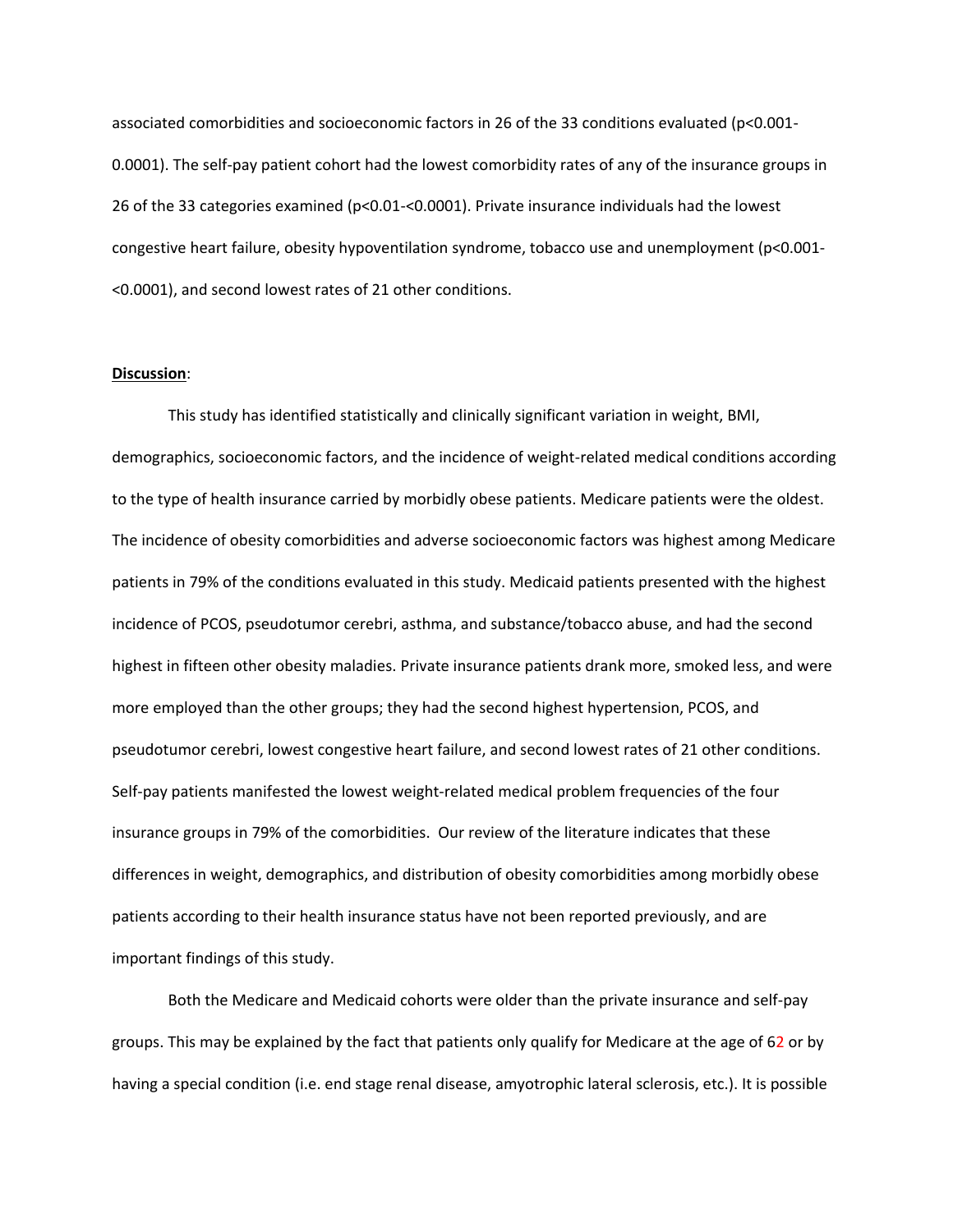that these patients may delay gastric bypass surgery until they have sufficient coverage to help defer the costs of the procedure. This delay puts them at risk for the development of further comorbidities and/or worsening of comorbidities they already possess (15). It should also be noted that there were fewer Medicaid patients in our study compared with Medicare. This may be related to the factors mentioned by Alexander et al. in 2008, including decreased payment to physicians and hospitals for the care of Medicaid patients, prejudice against economically deprived individuals, and lower rates of approval for bariatric procedures by Medicaid (8).

Considering that most patients eligible for Medicare are 62 and older, it is not surprising that the Medicare group was the oldest. However, the finding that obese Medicare patients have the most comorbidities is more interesting. This was true across multiple comorbidities in the endocrine, cardiovascular, gastrointestinal, pulmonary, and musculoskeletal systems, as well as psychological/social factors. Previous studies have demonstrated that obese Medicaid patients had a greater prevalence of serious comorbid conditions preoperatively (8). Our study contradicts these results, demonstrating instead that Medicare patients carry the greatest burden of comorbidities, even though their weight and BMI was not the highest. The link between Medicare being the oldest group and having the most comorbidities may lie in "obesity-years". Similar to pack-years for estimating smoking risks (16), obesityyears would be the number of years a patient has been obese. In 2011, Abdullah et al. discovered that increased duration of obesity is associated with increased risk for mortality (17). Even obesity for a short period of time increases risk of mortality, and for every additional 2 years of obesity, mortality increased by a staggering 6-7%. They suggested taking the duration of obesity into consideration when treating obese patients. Our study supports this finding in that our oldest population also carried the greatest obesity comorbidities. In this investigation???? medicare patients had the highest percentages of diabetes mellitus, irregular menses, all cardiovascular diseases studied, abdominal hernia, cholelithiasis, GERD, liver disease, obesity hypoventilation, pulmonary HTN, OSA, all musculoskeletal diseases studied,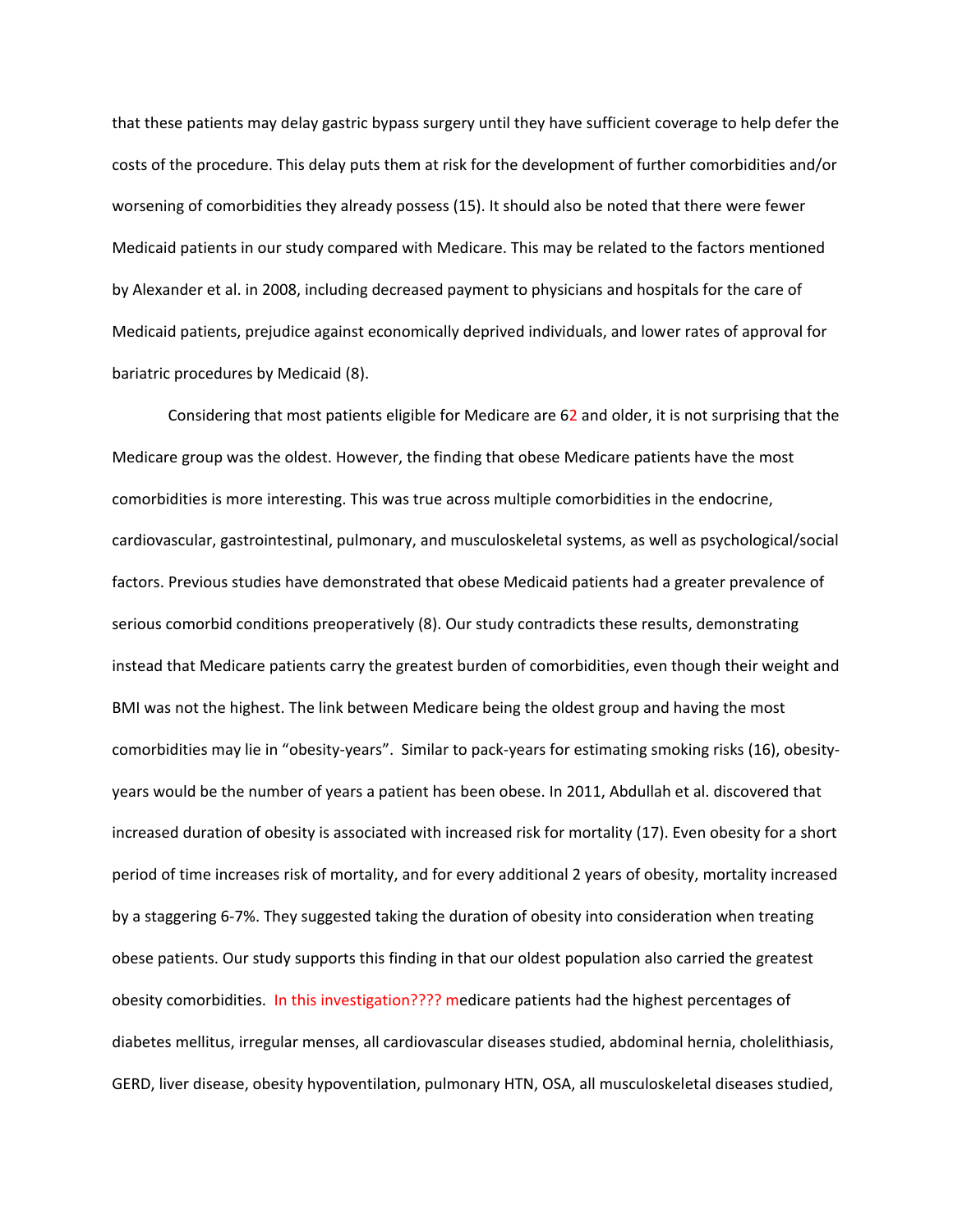stress urinary incontinence, depression, disabled functional status, mental health diagnosis, and psychologic impairment. The longer duration of obese years in these patients may be the culprit for high comorbidity rates, and the concept of obesity-years may help us identify patients at risk for such diseases.

In the present study, Medicare patients had significantly higher rates of cardiovascular disease in particular. Therefore, the index of suspicion for heart disease among our obese Medicare patients should be higher than other insurance types. The Medicare group also had the highest percentage of patients with diabetes. Blecker et al. found comorbid diabetes to significantly increase the rates of hospitalization and healthcare spending in patients who also had heart disease (18). Both of these obesity-related comorbidities should be treated aggressively in Medicare patients.

The Medicaid group had the highest rates of PCOS and second highest rates of irregular menses. Thus, practitioners could use this information to screen more of their obese female Medicaid patients for these conditions and possibly provide earlier intervention to prevent them. Additionally, obese Medicaid patients had the highest rates of tobacco use. Practitioners who treat Medicaid patients could consider implementing more aggressive smoking cessation counseling for these patients. CMS statistics reveal that 51% of Medicaid patients are under 21, and 90.5% are under the age of 65 (19). Medicaid patients are 40% non-Hispanic white, 22% black, and 24% Hispanic; 48% are disabled. A study from 2012 discovered 41% of Medicaid patients to have low-income status (<\$39,000) (20). They also observed Medicaid patients to be younger and from larger metropolitan areas compared to private insurance, whose patients were more suburban. This information may help to recognize patients at risk for comorbidity and serious hospitalizations. Several of the most common reasons for hospitalization among Medicaid patients found by Lopez-Gonzalez et al. overlap with our comorbidity results for obese patients. These include complications from diabetes mellitus, pulmonary disease and asthma, and mood disorders/psychotic disorders. With the recent expansion of Medicaid over the last several years,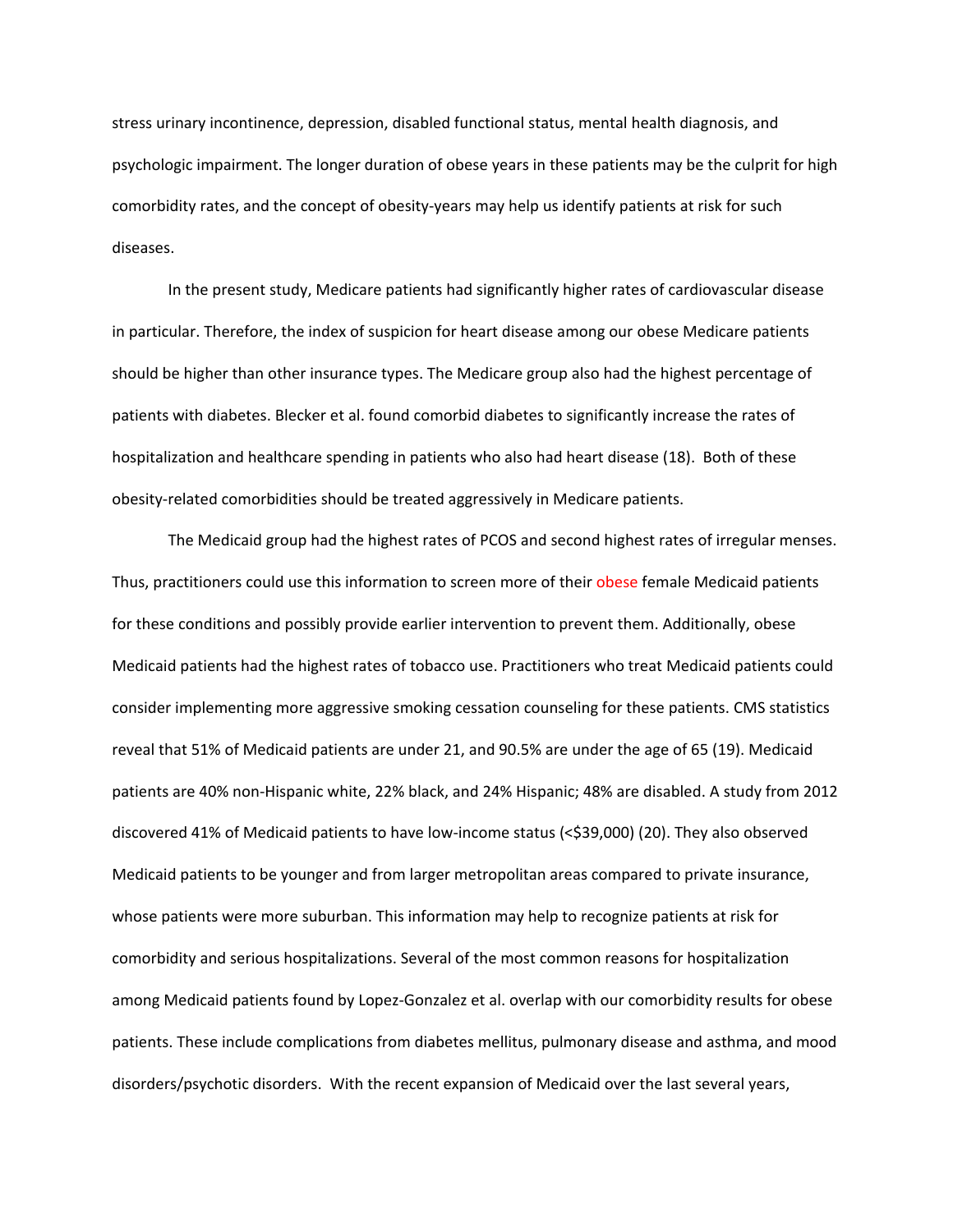patients may have more options and coverage regarding bariatric surgery (21). Thus, we should aim to identify Medicaid patients at risk for these specific obesity-related comorbidities (diabetes, lung disease, and psychiatric disorders) for earlier intervention, either via bariatric surgery or other therapies.

Private insurance patients tend to live in more suburban areas and 70% were age 18-64. Smith et al. found 65.5% were white, 9% were black, and 11% were Hispanic (22). Our results observed patients with private insurance to have the highest percentage of alcohol use, which would be useful in screening and treating patients for alcoholism. The top five most common comorbidities in the private insurance group were HTN, GERD, back pain, OSA, and musculoskeletal pain. Again, our results overlapped with most common reasons for hospitalization among private payers, including osteoarthritis/back pain and cardiovascular disease (20). Thus, targeting treatment of OA and CVD in suburban, middle-aged private insurance patients may help prevent worsening comorbid disease and hospitalizations.

For self-pay patients, Smith et al. found 62% to be white, 11% were black, and 14% were Hispanic (22). While our study observed the female/male ratio to favor females in all four insurance groups, other research has shown that self-paying individuals are more commonly male (20, 22, 23). The self-pay group had the lowest rates of comorbidities across all organ systems studied. Emani et al. discovered that self-pay and private insurance patients had lower mortality rates for heart transplant compared to Medicare and Medicaid (24). One hypothesis for this finding is that the self-pay patients better access to care and less confines by insurance, leading to better outcomes in their healthcare.

There are limitations to our study. First, our study is retrospective. Our primary database, BOLD, studies a self-selected patient population who chose laparoscopic Roux-en-Y gastric bypass for the treatment of their obesity and therefore might not be representative of all morbidly obese patients. Our data is limited to what was reported by each BSCOE surgeon and what is available for analysis within BOLD. For example, BOLD defined liver disease by clinical criteria only, not liver biopsy. Patients who are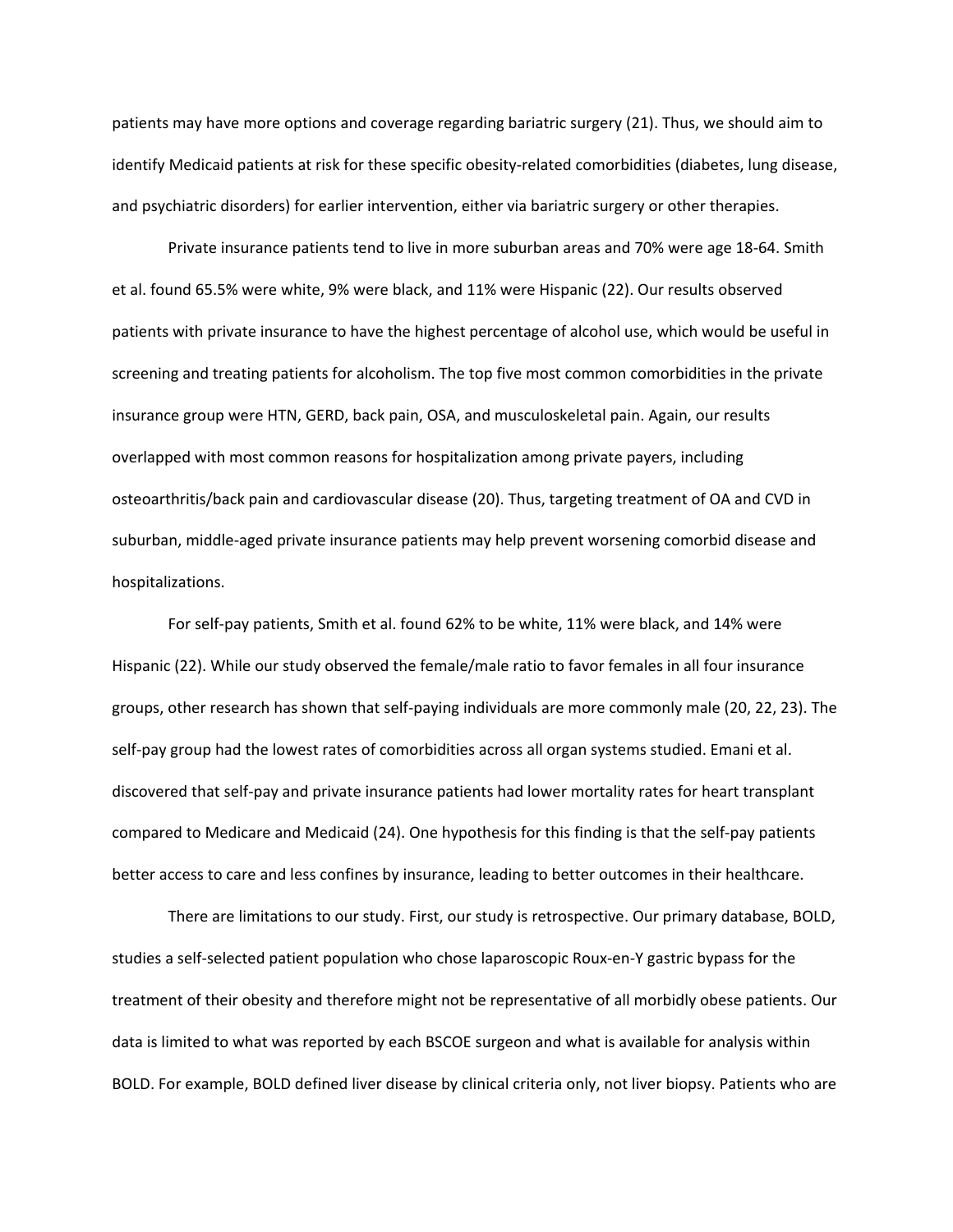not surgical candidates would also be excluded from this analysis. Nevertheless, the new knowledge presented here offers further insight into challenges faced by providers taking care of these complex patients.

In summary, this investigation identified statistically and clinically significant information in the clinical characteristics of morbidly obese patients according to health insurance status. Medicare patients had the highest prevalence of obesity-related comorbidities, in particular cardiopulmonary and gastroenterological disease. Medicaid patients had the highest rates of asthma, panniculitis, PCOS, and substance/tobacco abuse. Alcohol use was increased in the self-pay and private insurance cohorts. Additionally, private insurance patients had high rates of hypertension, dyslipidemia, and ischemic heart disease. The most common comorbidities seen across the four groups were back pain, depression, DM, GERD, HPL, HTN, lower extremity edema, musculoskeletal pain and OSA, ranging in prevalence from approximately 30-70% of the cohort. However, patients with Medicare, followed by Medicaid exhibited statistically significant higher prevalence of such conditions. We therefore recommend that the index of suspicion for weight-related medical problems should be heightened according to the variation in their incidence reported here when treating obese patients.

#### **Study Highlights:**

- 1. WHAT IS CURRENT KNOWLEDGE:
	- Obesity is an epidemic.
	- There are many obesity-related diseases that cause significant increases in the morbidity and mortality of this patient population.
	- Access to care varies depending upon what type of insurance patients possess.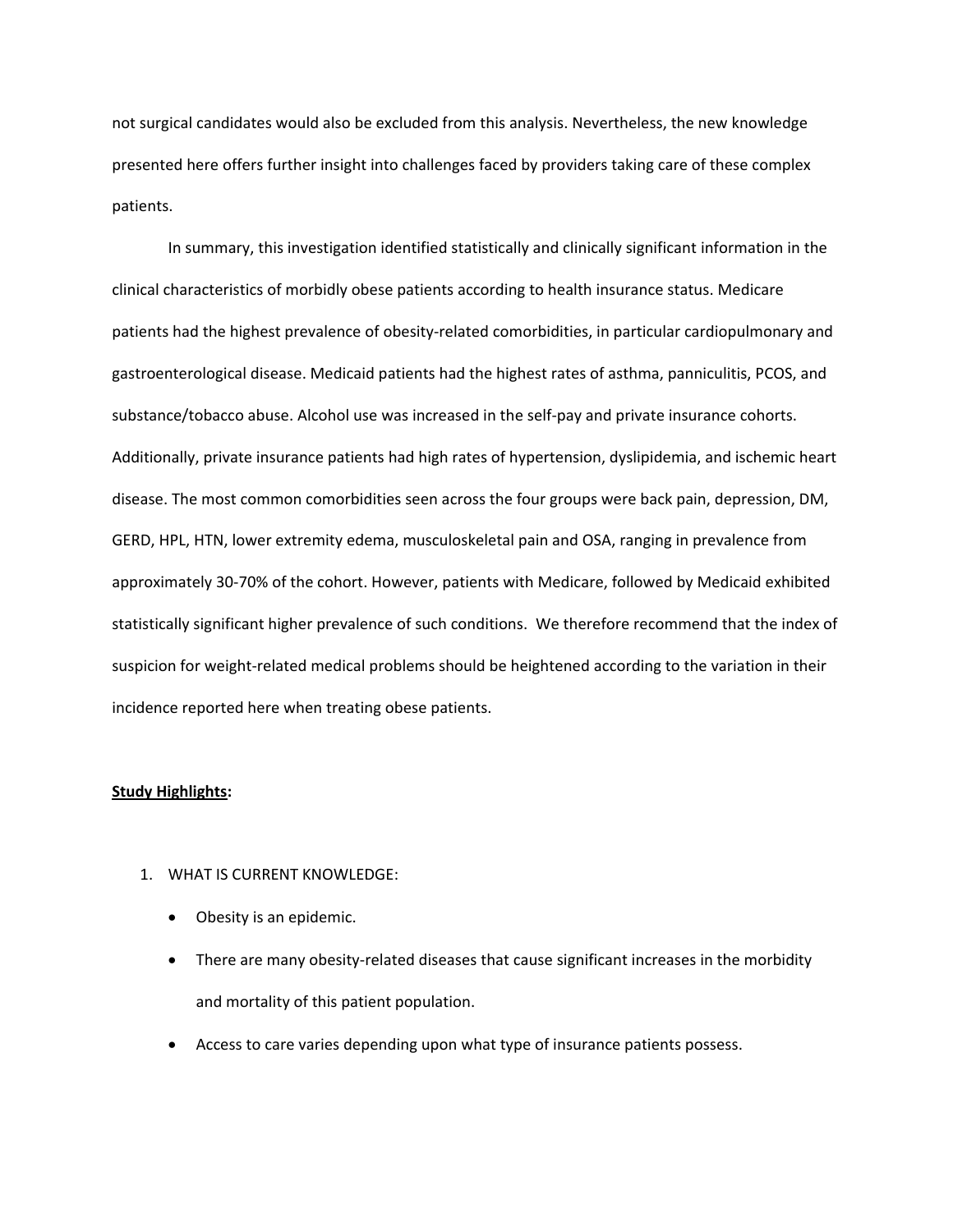## 2. WHAT IS NEW HERE:

- Weight-related medical problems vary according to patient's healthcare insurance status.
- The index of suspicion for weight-related medical problems should be heightened according to the variation in their incidence reported here when treating obese patients.

## **Conflicts of Interest/Study Support:**

- **Guarantor of the Article**: Gus Slotman, MD
- **Specific Author Contributions:**
	- o Gus Slotman, MD: Planning and conducting study, collecting and interpreting data, editing the manuscript, overall supervision of the project. Gus Slotman, MD approves the final draft submitted.
	- $\circ$  Kendall Blair, DO: Analyzing and interpreting data, drafting the manuscript. Kendall Blair, DO approves the final draft submitted.
	- $\circ$  Jessica Tyrrell: Drafting and completing the manuscript. Jessica Tyrrell approves the final draft submitted.
- **Financial Support**: Institutional support from Inspira Health Network Department of Graduate Medical Education.
- **Potential Competing Interests**: None

# **Bibliography**:

1. Fletcher I. Defining an epidemic: the body mass index in British and US obesity research 1960- 2000. Sociology of Health and Illness 2014;36:338-353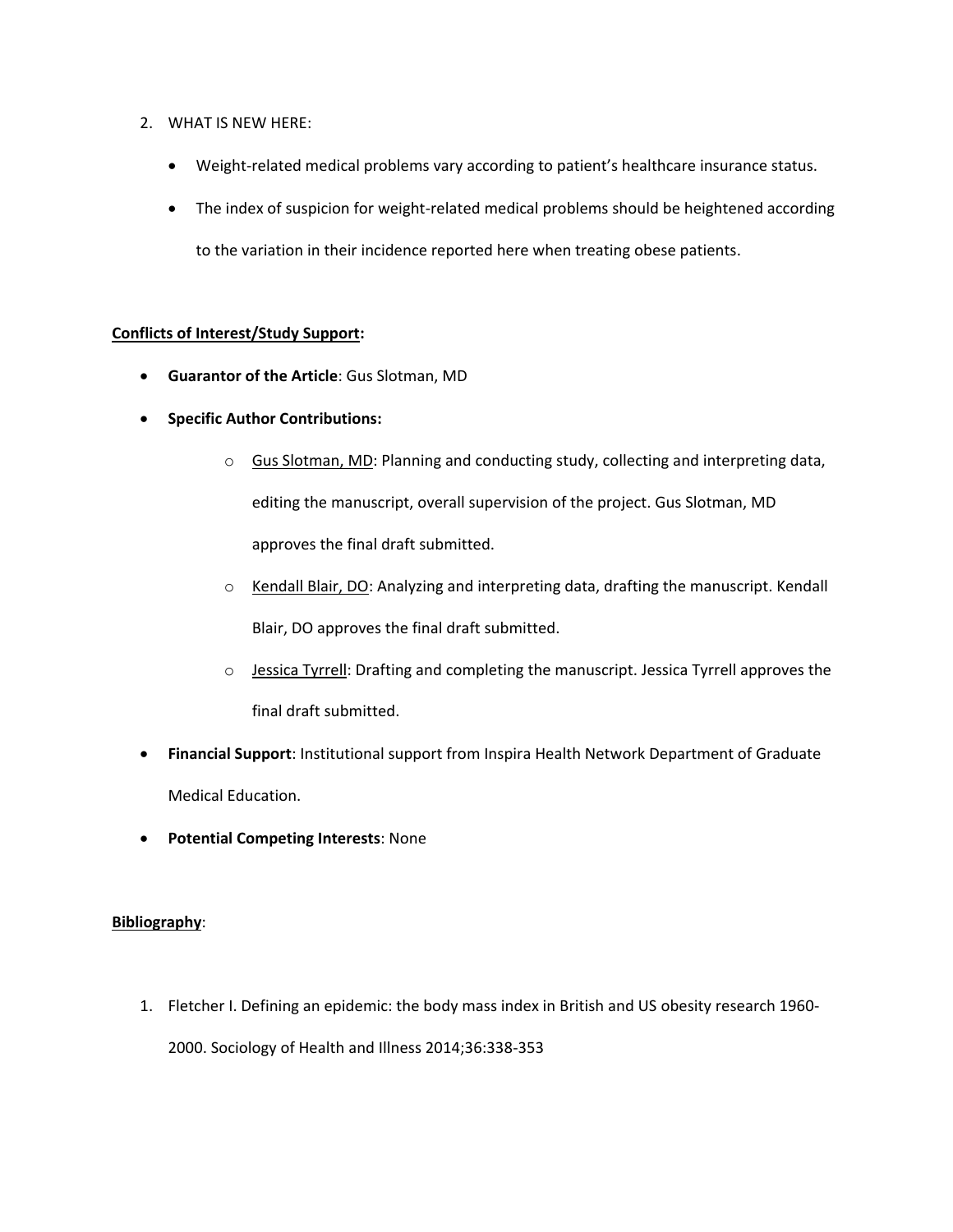- 2. Global Database on Body Mass Index. World Health Organization, 4 Apr. 2018, apps.who.int/bmi/index.jsp
- 3. Ryan JG. Cost and policy implications from the increasing prevalence of obesity and diabetes mellitus. Gend Med 2009;6:86-108
- 4. Khaodhiar L, McCown KC, Blackburn GL. Obesity and its comorbid conditions. Clin Cornerstone 1999;2:17-31
- 5. Trivedi T, Liu J, Probst J et al. Obesity and obesity-related behaviors among rural and urban adults in the USA. Rural and Remote Health 2015; 15:3267
- 6. Clark DO, Lane KA, Ambuehl R et al. Age differences in the association between body mass index class and annualized Medicare expenditures. J Aging Health 2016;28:165-179
- 7. Anderson WL, Wiener JM, Khatutsky G et al. Obesity and people with disabilities: the implications for health care expenditures. Obesity 2013;21:E798-E804
- 8. Alexander JW, Goodman HR, Martin Hawver LR et al. The impact of medicaid status on outcome after gastric bypass. Obes Surg 2008;18:1241-1245
- 9. Arterburn DE, Maciejewski ML, Tsevat J. Impact of morbid obesity on medical expenditures in adults. Int J Obes 2005;29:334-9
- 10. Finkelstein EA, Trogdon JG, Cohen JW et al. Annual medical spending attributable to obesity: payer-and service-specific estimates. Health Aff 2009;28:w822-31
- 11. Cai L, Lubitz J, Flegal KM et al. The predicted effects of chronic obesity in middle age on medicare costs and mortality. Med Care 2010;48:510-7
- 12. Wee CC, Huskey KW, Ngo LH et al. Obesity, race, and the risk of mortality and functional decline among Medicare beneficiaries 65 years and older in the United States. Ann Intern Med 2011;17:154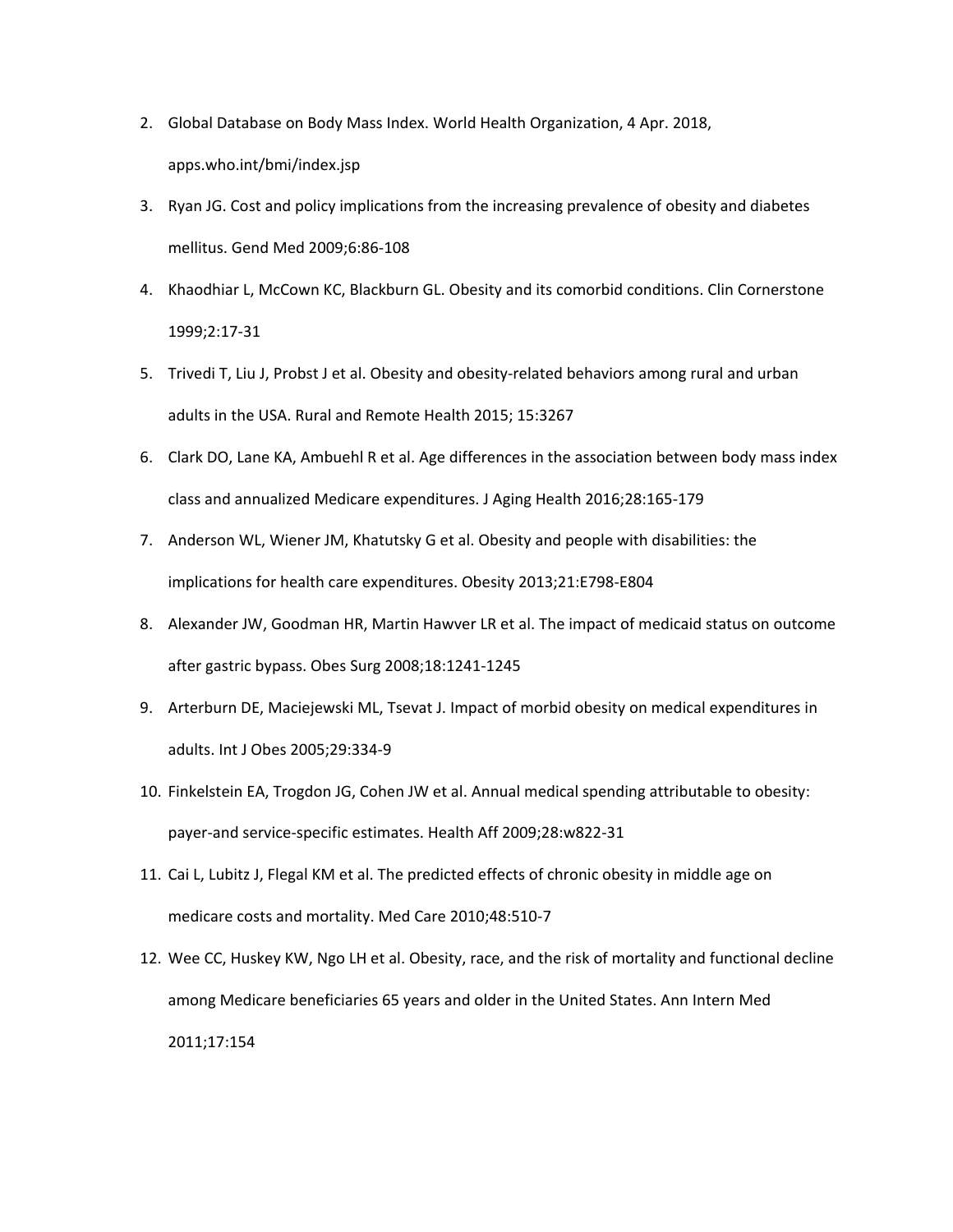- 13. DeMaria EJ, Pate V, Warthen M et al. Baseline data from American Society for Metabolic and Bariatric Surgery-designated Bariatric Surgery Centers of Excellence using the Bariatric Outcomes Longitudinal Database. Surgery for Obesity and Related Diseases 2010;6:347-355
- 14. SAS/STAT(R) 9.22 User's Guide, 2009 The SAS Institute, Cary, NC
- 15. Harakeh AB, Burkhamer KJ, Kallies KJ et al. Natural history and metabolic consequences of morbid obesity for patients denied coverage for bariatric surgery. Surgery for Obesity and Related Disease 2010;6:591-596
- 16. Tammemagi MC, Katki HA, Hocking WG et al. Selection criteria for lung-cancer screening. N Engl J Med 2013;368:728-736
- 17. Abdullah A, Wolfe R, Stoelwinder JU et al. The number of years lived with obesity and the risk of all-cause and cause-specific mortality. Int J Epid 2011;40:985-996
- 18. Blecker S, Herbert R, Brancati FL. Comorbid diabetes and end-of-life expenditures among Medicare beneficiaries with heart failure. J Card Fail 2012;18:41-46
- 19. 2016 CMS Statistics Booklet. U.S. Department of Health and Human Services. 2017. https://www.cms.gov/Research-Statistics-Data-and-Systems/Statistics-Trends-and-Reports/CMS-Statistics-Reference-Booklet/index.html
- 20. Lopez-Gonzalez L, Pickens GT, Washington R et al. Characteristics of Medicaid and uninsured hospitalizations, 2012. Healthcare Cost and Utilization Project: Agency for Healthcare Research and Quality (US); 2006-2014
- 21. Hayes S, Napolitano MA, Lent MR et al. The effect of insurance status on pre- and post-operative bariatric surgery outcomes. Obes Surg 2015;25:191-194
- 22. Smith MW, Friedman B, Karaca Z et al. Predicting inpatient hospital payments in the United States: a retrospective analysis. BMC Health Services Research 2015;15:372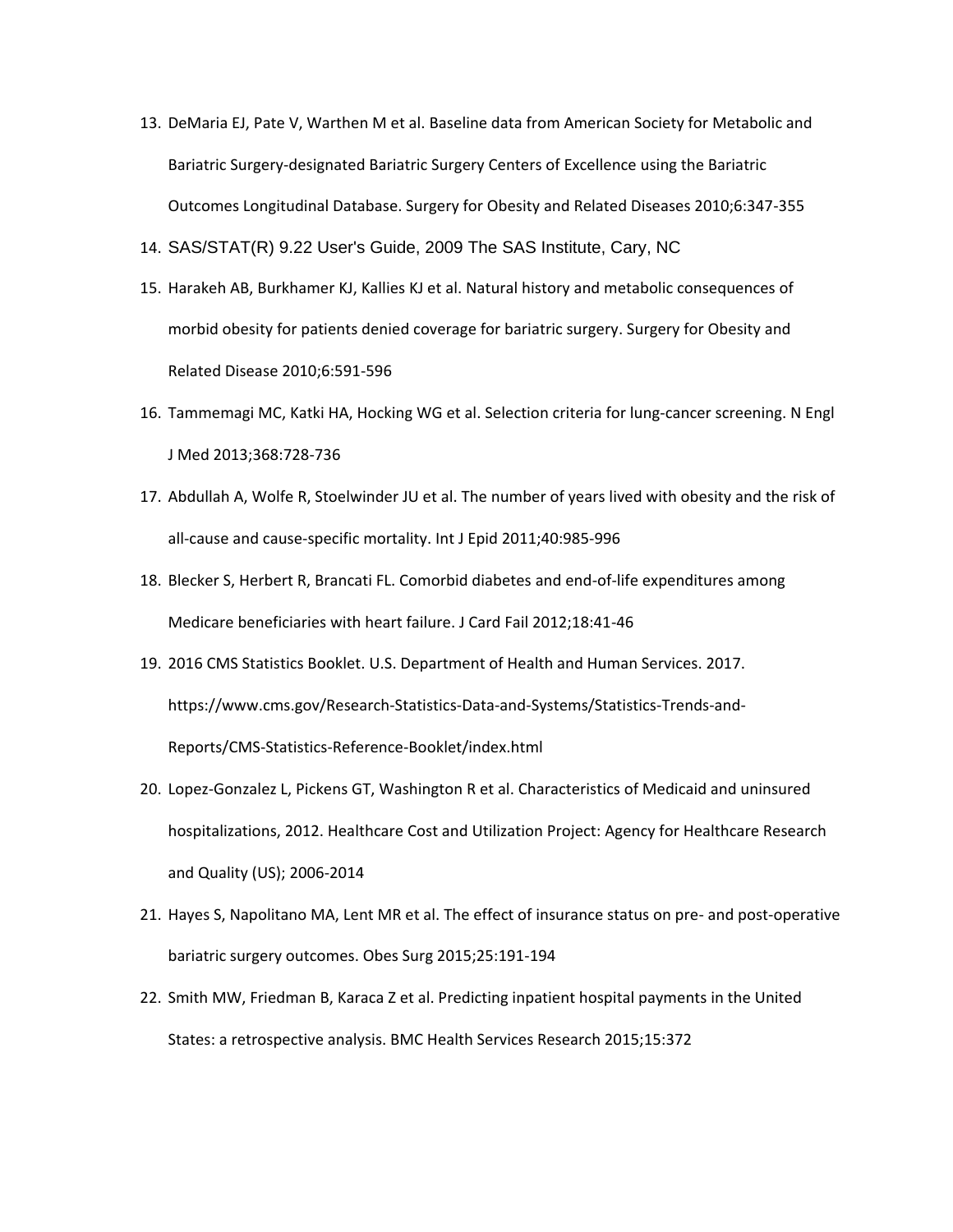- 23. Chikani V, Brophy M, Vosabrink A et al. Association of insurance status with health outcomes following traumatic injury: statewide multicenter analysis. West J Emerg Med 2015;16:408-413
- 24. Emani S, Tumin D, Foraker RE et al. Impact of insurance status on heart transplant wait-list mortality for patients with left ventricular assist devices. Clin Transplant 2017;31:12875

| Table 1. Demographic Characteristics of Preoperative Cohort |  |
|-------------------------------------------------------------|--|
|-------------------------------------------------------------|--|

|                        | <b>Medicaid</b> | <b>Medicare</b> | <b>Private</b><br><b>Insurance</b> | Self-Pay     | p Value  |
|------------------------|-----------------|-----------------|------------------------------------|--------------|----------|
| $n$ (# of patients)    | 3,305           | 8,643           | 60,163                             | 1,493        |          |
| Age (yrs)              | $49 \pm 10$     | $54 \pm 12$     | $44 \pm 11$                        | $44 \pm 12$  | < 0.0001 |
| Weight (kg)            | $138 \pm 29$    | $136 \pm 31$    | $132 \pm 26$                       | $139 \pm 32$ | < 0.01   |
| <b>Body Mass Index</b> | $50 \pm 9$      | $49 \pm 9$      | $47 \pm 8$                         | $49 \pm 9$   | < 0.0001 |
| Sex (F/M %)            | 87/13           | 76/24           | 78/22                              | 73/27        | < 0.0001 |

**Table 2.** Cardiopulmonary Obesity Comorbidities by Insurance Status

| Comorbidity                     | <b>Medicaid</b> | <b>Medicare</b> | <b>Private</b><br><b>Insurance</b> | Self-Pay | p Value  |
|---------------------------------|-----------------|-----------------|------------------------------------|----------|----------|
| Angina                          | 4.6%            | 6.07%           | 2.46%                              | 1.61%    | < 0.0001 |
| <b>Congestive Heart Failure</b> | 3.33%           | 7.47%           | 1.58%                              | 1.61%    | < 0.0001 |
| Dyslipidemia                    | 36.01%          | 58.72%          | 42.36%                             | 39.52%   | < 0.0001 |
| Hypertension                    | 55.61%          | 78.16%          | 58.49%                             | 55.26%   | < 0.0001 |
| Ischemic Heart Disease          | 3.3%            | 10.75%          | 3.72%                              | 2.48%    | < 0.0001 |
| Lower Extremity Edema           | 34.64%          | 41.86%          | 29.02%                             | 25.32%   | < 0.0001 |
| Peripheral Vascular Disease     | 1.24%           | 3.18%           | 0.98%                              | 0.74%    | < 0.001  |
| Asthma                          | 26.81%          | 26.37%          | 17.45%                             | 12.93%   | < 0.0001 |
| <b>Obesity Hypoventilation</b>  | 2.12%           | 5.16%           | 1.43%                              | 2.14%    | < 0.0001 |
| <b>Pulmonary Hypertension</b>   | 4.66%           | 6.59%           | 4.44%                              | 3.35%    | < 0.0001 |
| <b>Obstructive Sleep Apnea</b>  | 52.13%          | 60.44%          | 46.89%                             | 43.07%   | < 0.0001 |

**Table 3.** Abdominal and Hepatobiliary Obesity Comorbidities by Insurance Status

| Comorbidity         | <b>Medicaid</b> | <b>Medicare</b> | <b>Private</b><br>Insurance | Self-Pay | <b>p</b> Value |
|---------------------|-----------------|-----------------|-----------------------------|----------|----------------|
| <b>Panniculitis</b> | 12.19%          | 10.96%          | 7.4%                        | 7.3%     | < 0.0001       |
| Abdominal Hernia    | 6.63%           | 7.73%           | 4.83%                       | 4.15%    | < 0.0001       |